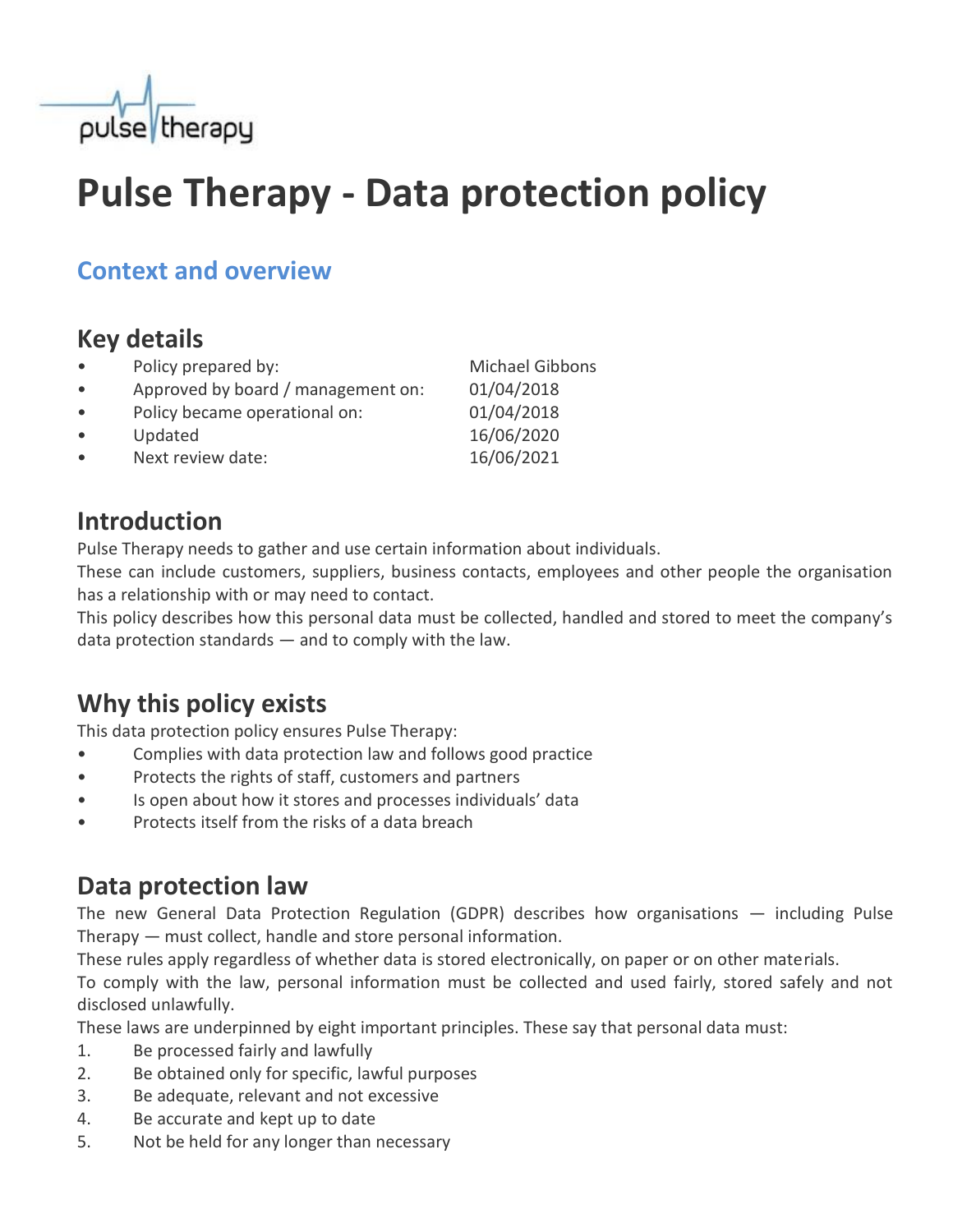- 6. Processed in accordance with the rights of data subjects
- 7. Be protected in appropriate ways
- 8. Not be transferred outside the European Economic Area (EEA), unless that country or territory also ensures an adequate level of protection

## **People, risks and responsibilities**

## **Policy scope**

This policy applies to:

- The head office of Pulse Therapy
- All branches of Pulse Therapy
- All staff and volunteers of Pulse Therapy
- All contractors, suppliers and other people working on behalf of Pulse Therapy

It applies to all data that the company holds relating to identifiable individuals, even if that information technically falls outside of the Data Protection Act 1998 / GDPR. This can include:

- Names of individuals
- Postal addresses
- Email addresses
- Telephone numbers
- …plus any other information relating to individuals

# **Data protection risks**

This policy helps to protect Pulse Therapy from some very real data security risks, including:

- **Breaches of confidentiality.** For instance, information being given out inappropriately.
- Failing to offer choice. For instance, all individuals should be free to choose how the company uses data relating to them.
- **Reputational damage.** For instance, the company could suffer if hackers successfully gained access to sensitive data.

### **Responsibilities**

Everyone who works for or with Pulse Therapy has some responsibility for ensuring data is collected, stored and handled appropriately.

Each team that handles personal data must ensure that it is handled and processed in line with this policy and data protection principles.

However, these people have key areas of responsibility:

The **board of directors** is ultimately responsible for ensuring that Pulse Therapy meets its legal obligations.

The **Data Protection Officer, Chris Lander,** is responsible for:

• Keeping the board updated about data protection responsibilities, risks and issues.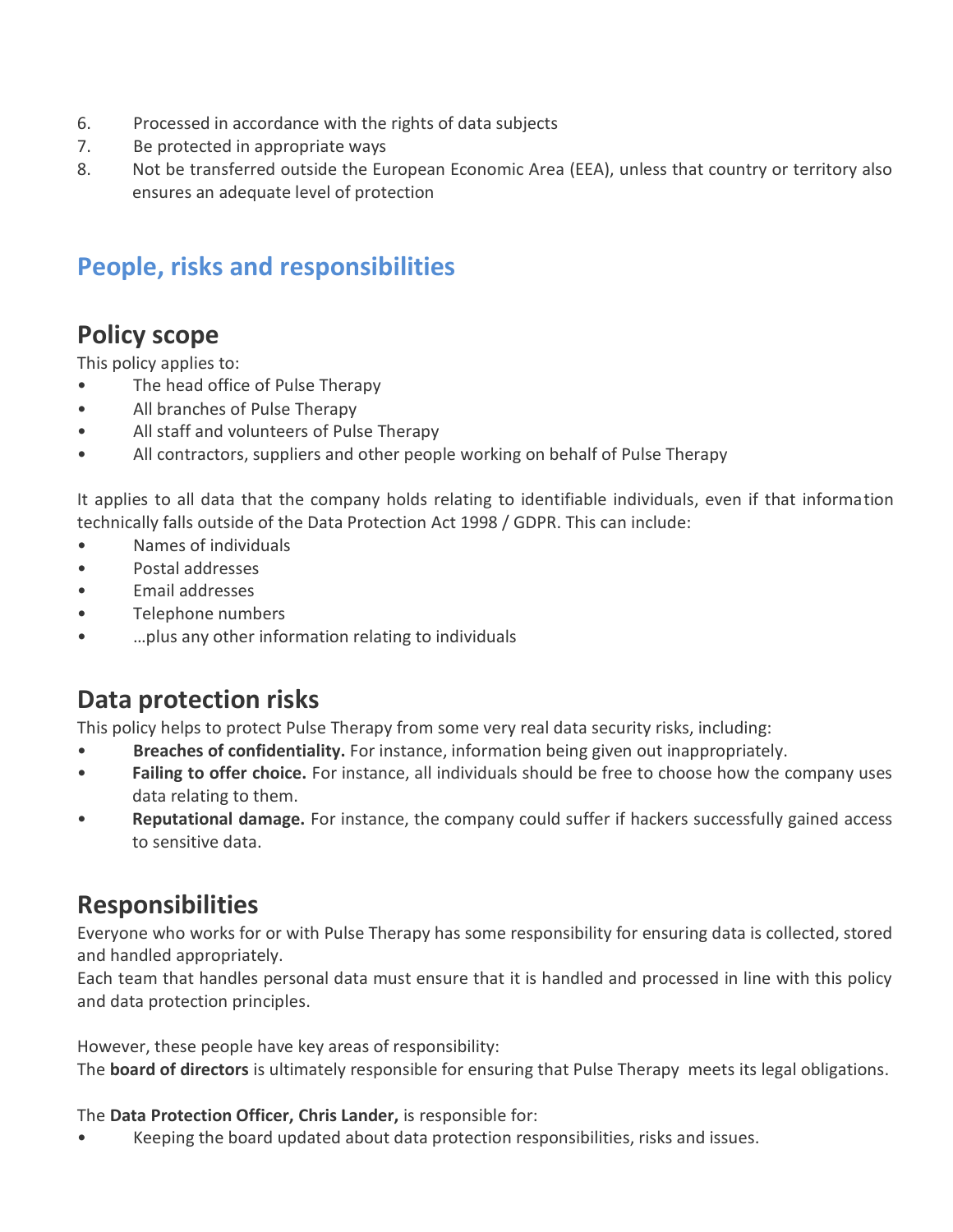- Reviewing all data protection procedures and related policies, in line with an agreed schedule.
- Arranging data protection training and advice for the people covered by this policy.
- Handling data protection questions from staff and anyone else covered by this policy.
- Dealing with requests from individuals to see the data Pulse Therapy holds about them (also called 'subject access requests').
- Checking and approving any contracts or agreements with third parties that may handle the company's sensitive data.

#### The **IT manager, Chris Lander,** is responsible for:

- Ensuring all systems, services and equipment used for storing data meet acceptable security standards.
- Performing regular checks and scans to ensure security hardware and software is functioning properly.
- Evaluating any third-party services the company is considering using to store or process data. For instance, cloud computing services.

#### The **marketing manager, Chris Lander,** is responsible for:

- Approving any data protection statements attached to communications such as emails and letters.
- Addressing any data protection queries from journalists or media outlets like newspapers.
- Where necessary, working with other staff to ensure marketing initiatives abide by data protection principles.

### **General staff guidelines**

- The only people able to access data covered by this policy should be those who **need it for their work**.
- Data **should not be shared informally**. When access to confidential information is required, employees can request it from their line managers.
- Pulse Therapy **will provide training** to all employees to help them understand their responsibilities when handling data.
- Employees should keep all data secure, by taking sensible precautions and following the guidelines below.
- In particular, **strong passwords must be used** and they should never be shared.
- Personal data **should not be disclosed** to unauthorised people, either within the company or externally.
- Data should be **regularly reviewed and updated** if it is found to be out of date. If no longer required, it should be deleted and disposed of.
- Employees **should request help** from their line manager or the data protection officer if they are unsure about any aspect of data protection.

### **Data storage**

These rules describe how and where data should be safely stored. Questions about storing data safely can be directed to the IT manager or data controller.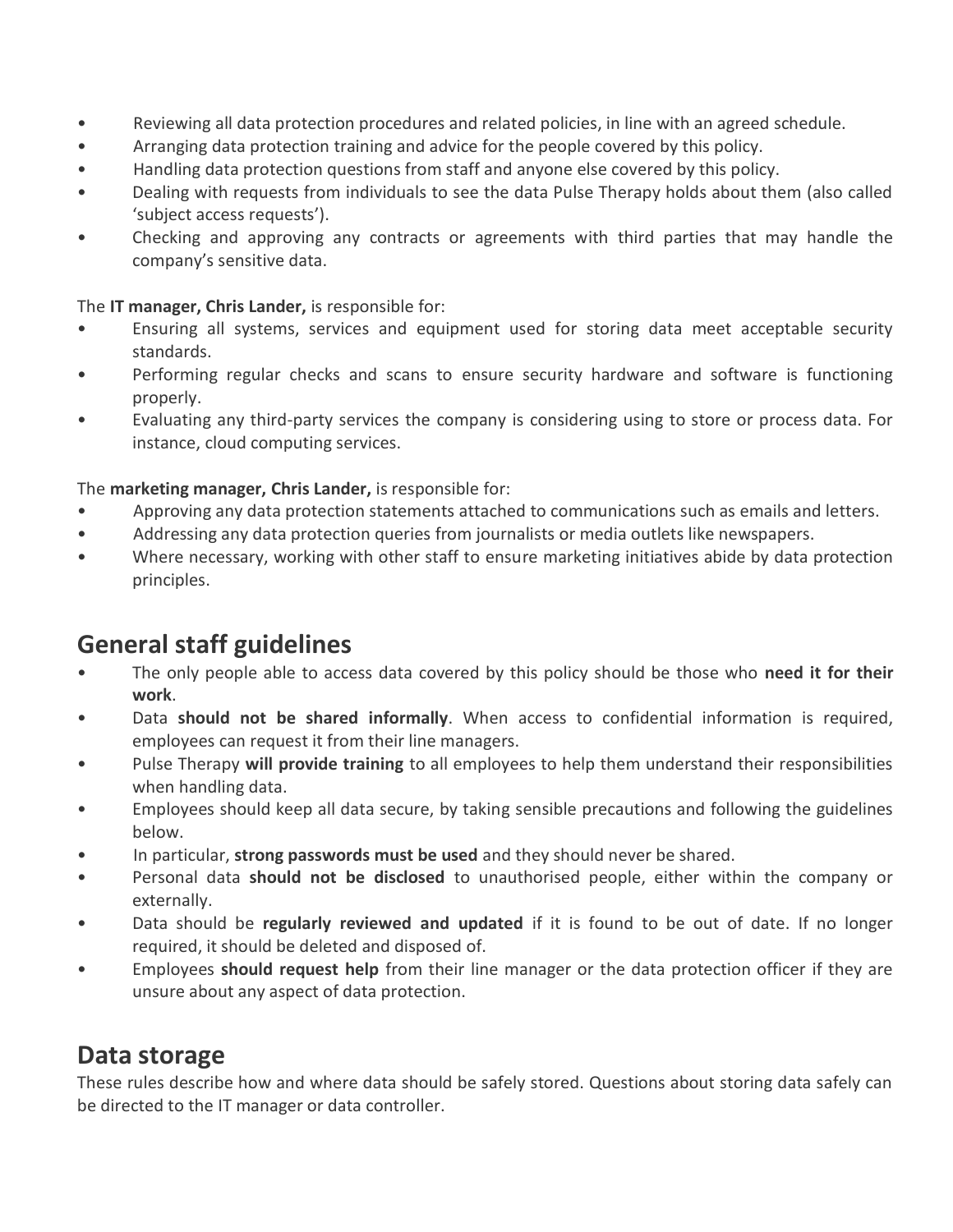When data is **stored on paper,** it should be kept in a secure place where unauthorised people cannot see it. These guidelines also apply to data that is usually stored electronically but has been printed out for some reason:

- When not required, the paper or files should be kept **in a locked drawer or filing cabinet**.
- Employees should make sure paper and printouts are **not left where unauthorised people could see them**, like on a printer.
- **Data printouts should be shredded** and disposed of securely when no longer required.

When data is **stored electronically**, it must be protected from unauthorised access, accidental deletion and malicious hacking attempts:

- Data should be **protected by strong passwords** that are changed regularly and never shared between employees.
- If data is **stored on removable media** (like a CD or DVD), these should be kept locked away securely when not being used.
- Data should only be stored on **designated drives and servers**, and should only be uploaded to an **approved cloud computing services**.
- Servers containing personal data should be **sited in a secure location**, away from general office space.
- Data should be **backed up frequently**. Those backups should be tested regularly, in line with the company's standard backup procedures.
- Data should **never be saved directly** to laptops or other mobile devices like tablets or smart phones.
- All servers and computers containing data should be protected by **approved security software and a firewall**.

### **Data use**

Personal data is of no value to Pulse Therapy unless the business can make use of it. However, it is when personal data is accessed and used that it can be at the greatest risk of loss, corruption or theft:

- When working with personal data, employees should ensure **the screens of their computers are always locked** when left unattended.
- Personal data **should not be shared informally**. In particular, it should never be sent by email, as this form of communication is not secure.
- Data must be **encrypted before being transferred electronically**. The IT manager can explain how to send data to authorised external contacts.
- Personal data should **never be transferred outside of the European Economic Area**.
- Employees **should not save copies of personal data to their own computers.** Always access and update the central copy of any data.

To evaluate the effectiveness of the Pulse Therapy website, online data is assessed through the use of cookies, identifiers for mobile devices (eg, Android Advertising Identifier or Advertising Identifier for IOS) or similar technology. Google Analytics is used to evaluate website performance and improve userexperience. Further information is available from the site "How Google uses data when you use our partners' sites or apps" which is located at [www.google.com/policies/privacy/partners/](http://www.google.com/policies/privacy/partners/) or any other URL that Google may provide from time to time.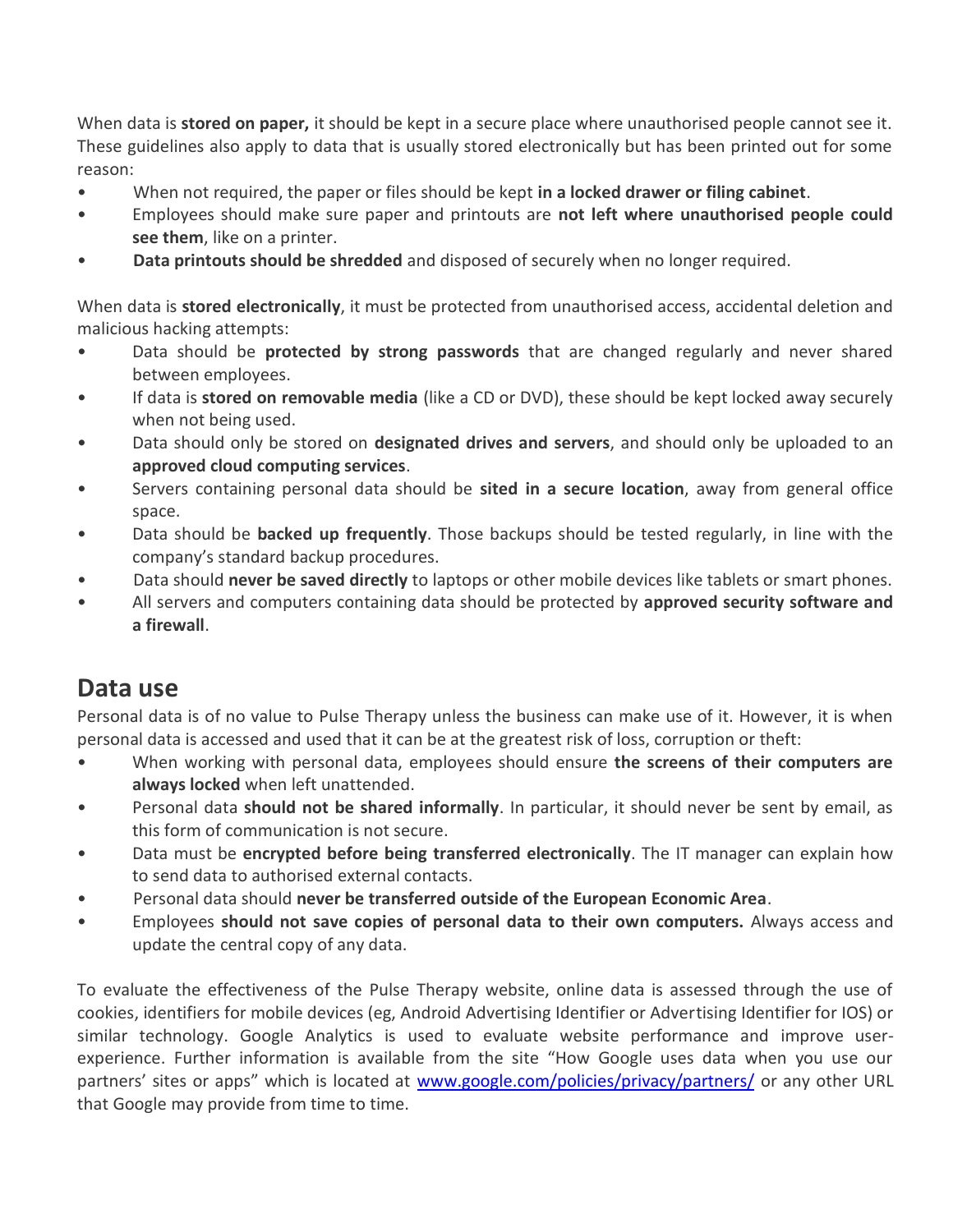### **Data accuracy**

The law requires Pulse Therapy to take reasonable steps to ensure data is kept accurate and up to date. The more important it is that the personal data is accurate, the greater the effort Pulse Therapy should put into ensuring its accuracy.

It is the responsibility of all employees who work with data to take reasonable steps to ensure it is kept as accurate and up to date as possible.

- Data will be held in **as few places as necessary**. Staff should not create any unnecessary additional data sets.
- Staff should **take every opportunity to ensure data is updated.** For instance, by confirming a customer's details when they call.
- Pulse Therapy will make it **easy for data subjects to update the information** Pulse Therapy holds about them. For instance, via the company website.
- Data should be **updated as inaccuracies are discovered**. For instance, if a customer can no longer be reached on their stored telephone number, it should be removed from the database.
- It is the marketing manager's responsibility to ensure **marketing databases are checked against industry suppression files** every six months.

### **Subject access requests**

All individuals who are the subject of personal data held by Pulse Therapy are entitled to:

- Ask **what information** the company holds about them and why.
- Ask **how to gain access** to it.
- Be informed **how to keep it up to date.**
- Be informed how the company is **meeting its data protection obligations**.

If an individual contacts the company requesting this information, this is called a subject access request. Subject access requests from individuals should be made by email, addressed to the data controller at chris@pulsetherapy.co.uk. The data controller can supply a standard request form, although individuals do not have to use this.

Individuals will be charged £10 per subject access request. The data controller will aim to provide the relevant data within 14 days.

The data controller will always verify the identity of anyone making a subject access request before handing over any information.

### **Disclosing data for other reasons**

In certain circumstances, the Data Protection Act allows personal data to be disclosed to law enforcement agencies without the consent of the data subject.

Under these circumstances, Pulse Therapy will disclose requested data. However, the data controller will ensure the request is legitimate, seeking assistance from the board and from the company's legal advisers where necessary.

### **Providing information**

Pulse Therapy aims to ensure that individuals are aware that their data is being processed, and that they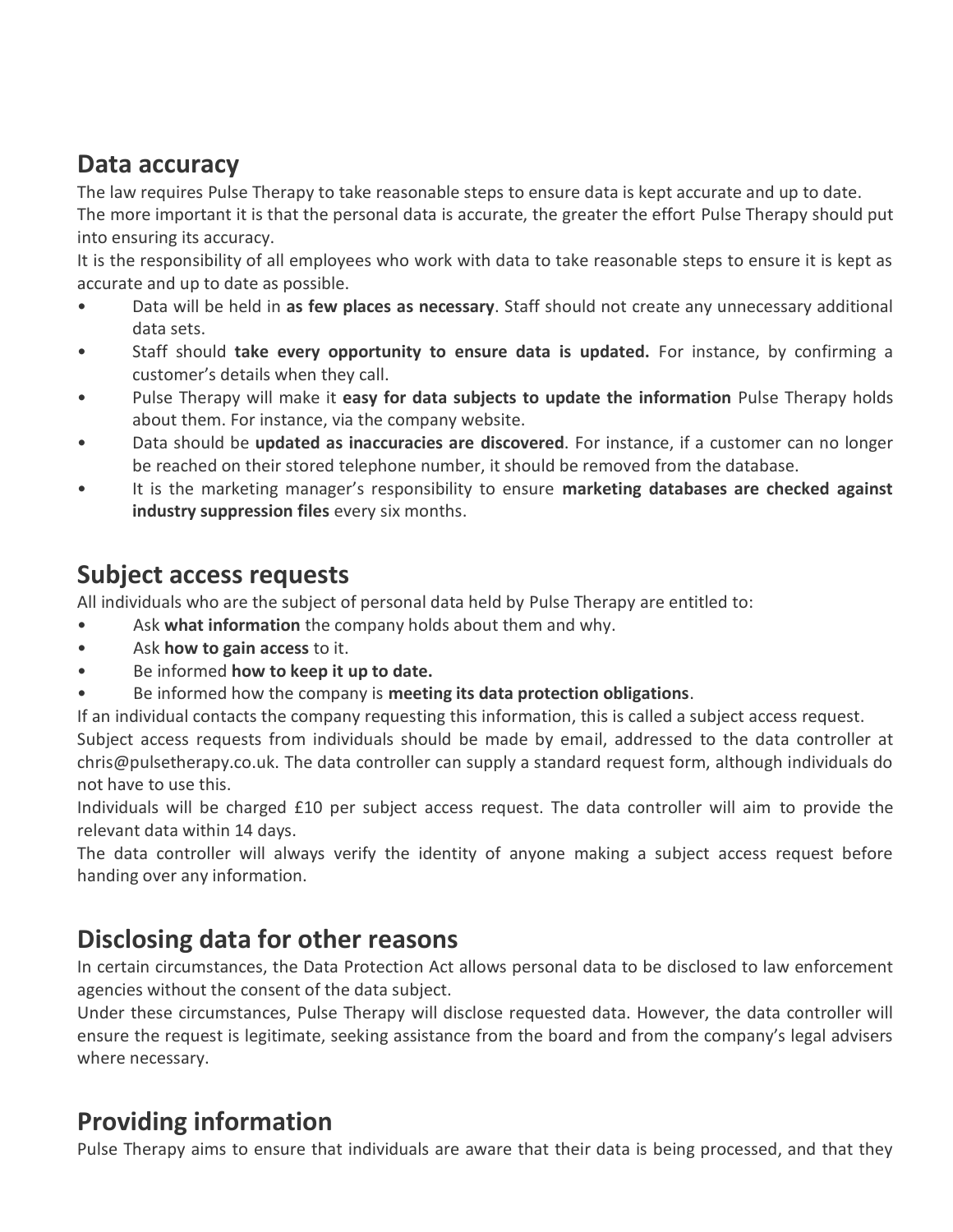understand:

- How the data is being used
- How to exercise their rights

To these ends, the company has a privacy statement, setting out how data relating to individuals is used by the company.

### *Privacy Consent*

Pulse Therapy requests information from you so that we can provide physical rehabilitation and massage therapy services. We may also use your information to generate reports and statistical data in order to help meet the needs of our clients and patients appropriately.

For the same purpose, Pulse Therapy may provide this information about you to other health professionals directly involved in your health and care provision, providing there is a valid and relative reason for them to have this information and which in doing so will help to better provide timely and efficient care.

When storing your personal information electronically, Pulse Therapy may disclose your personal information to technical data service providers by virtue of its cloud computing arrangements. Pulse Therapy's 'cloud' servers are located in England and Pulse Therapy is reasonably satisfied that this country applies privacy protections to those afforded under common law. Pulse Therapy will not disclose your personal information to anybody else unless we are required to do so by law – for example if the information is needed in an emergency or for law enforcement purposes.

Providing us with the requested information is not required by law. However if you choose not to provide us with the requested information, Pulse Therapy cannot offer you treatment or services as we will not have the correct and necessary information to rule out any contraindications for treatment and thus on balance is not a worthwhile risk to your health for pulse Therapy to undertake non-informed treatment.